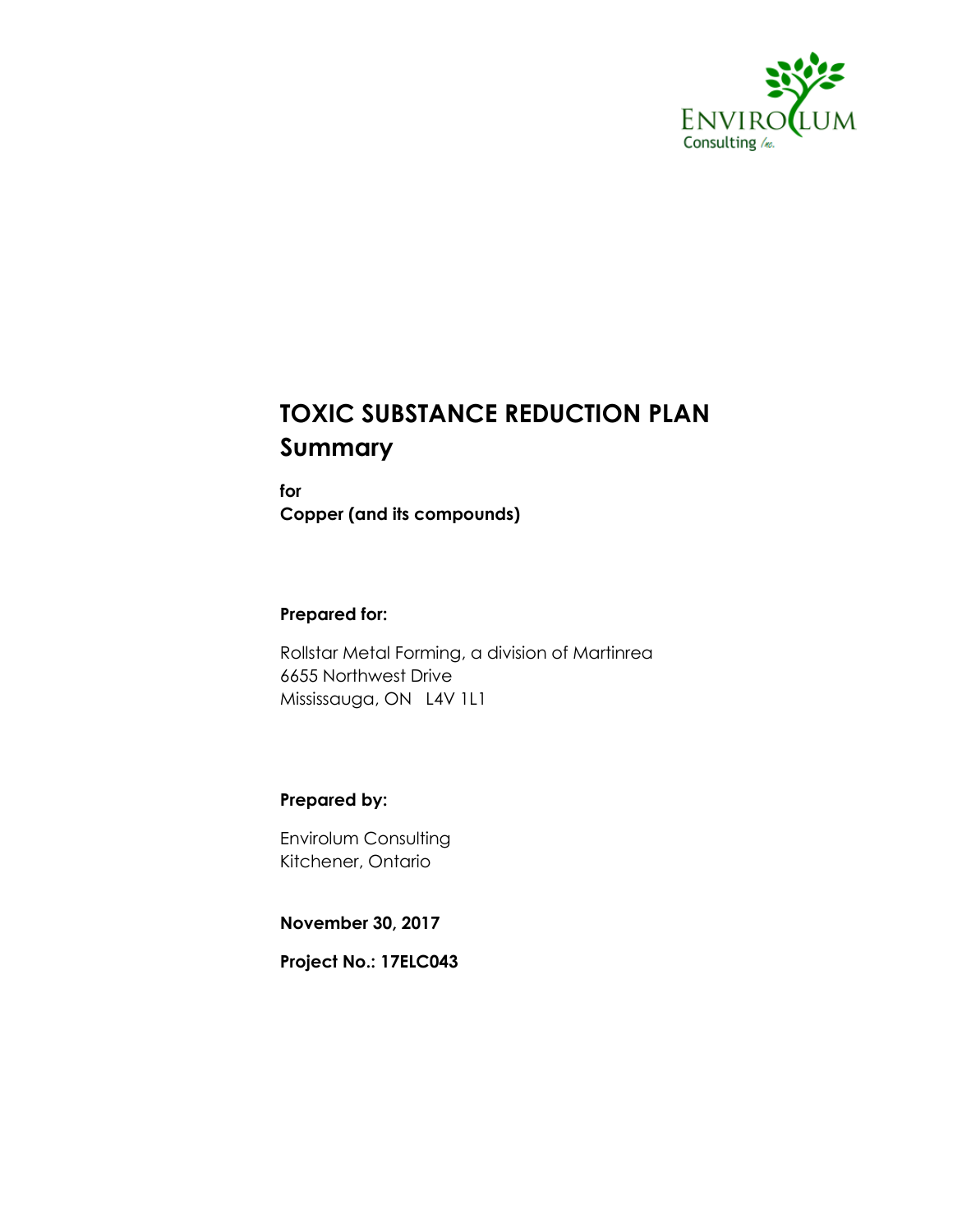

#### **EXECUTIVE SUMMARY**

<span id="page-1-0"></span>Rollstar Metal Forming manufactures roll formed metal products, incorporating injection molded plastic for the automotive sector at their facility located at 6655 Northwest Drive in Mississauga, Ontario.

In compliance with the Toxics Reduction Act and Ontario Regulation 455/09, this summary is for a new Toxic Substance Reduction Plan based on the 2016 reporting period. This summary includes the statement of intent, objectives of the plan, reason for use or creation, statement for not implementing reduction options, and certifications for Copper (and its compounds), CAS# NA – 06.

The facility currently does not plan to implement any reduction options since no new opportunities for reduction were identified.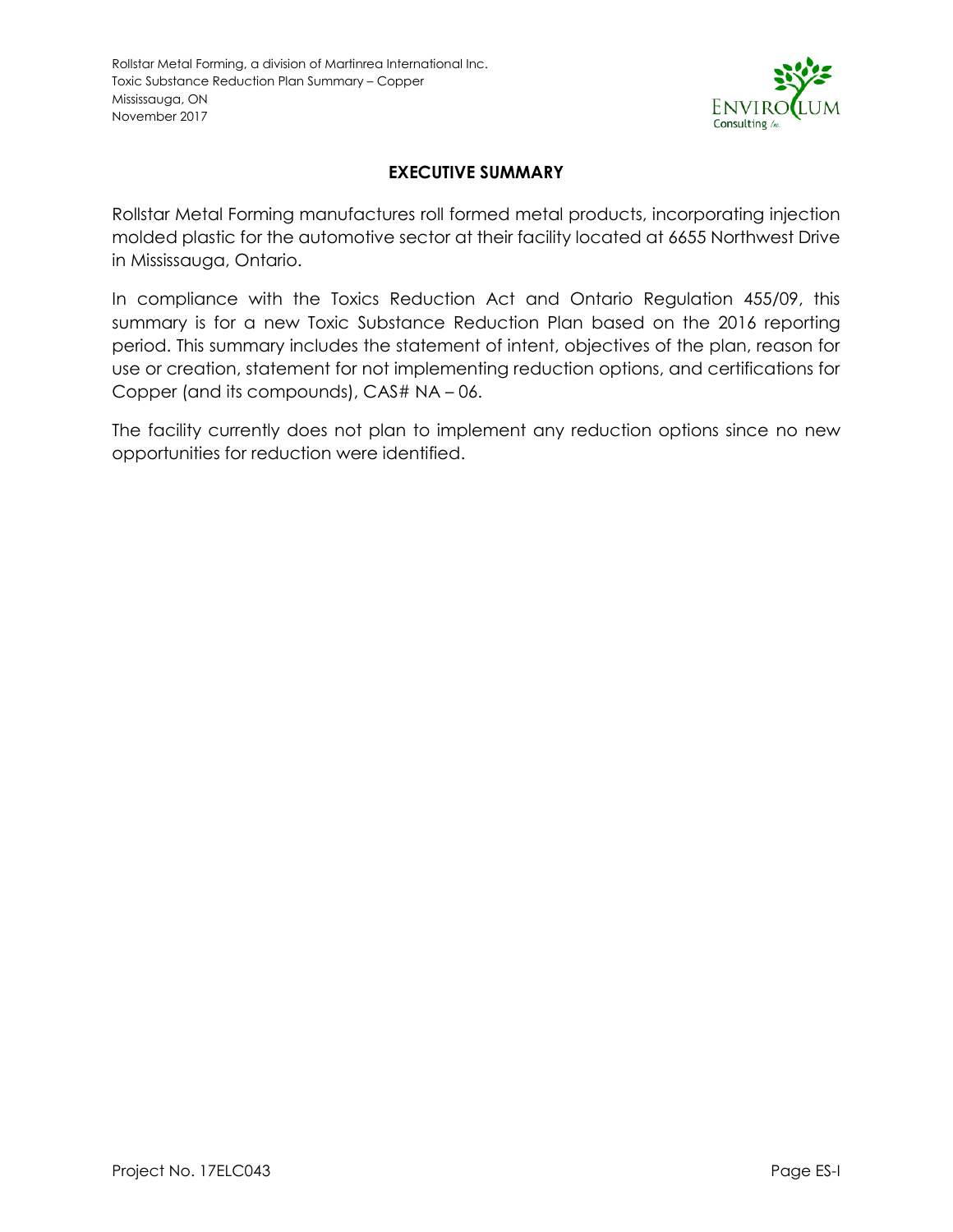

# TABLE OF CONTENTS

### PAGE

| 1.0 |  |  |  |  |
|-----|--|--|--|--|
| 2.0 |  |  |  |  |
| 3.0 |  |  |  |  |
| 4.0 |  |  |  |  |
| 5.0 |  |  |  |  |
| 6.0 |  |  |  |  |
| 7.0 |  |  |  |  |
| 8.0 |  |  |  |  |
| 9.0 |  |  |  |  |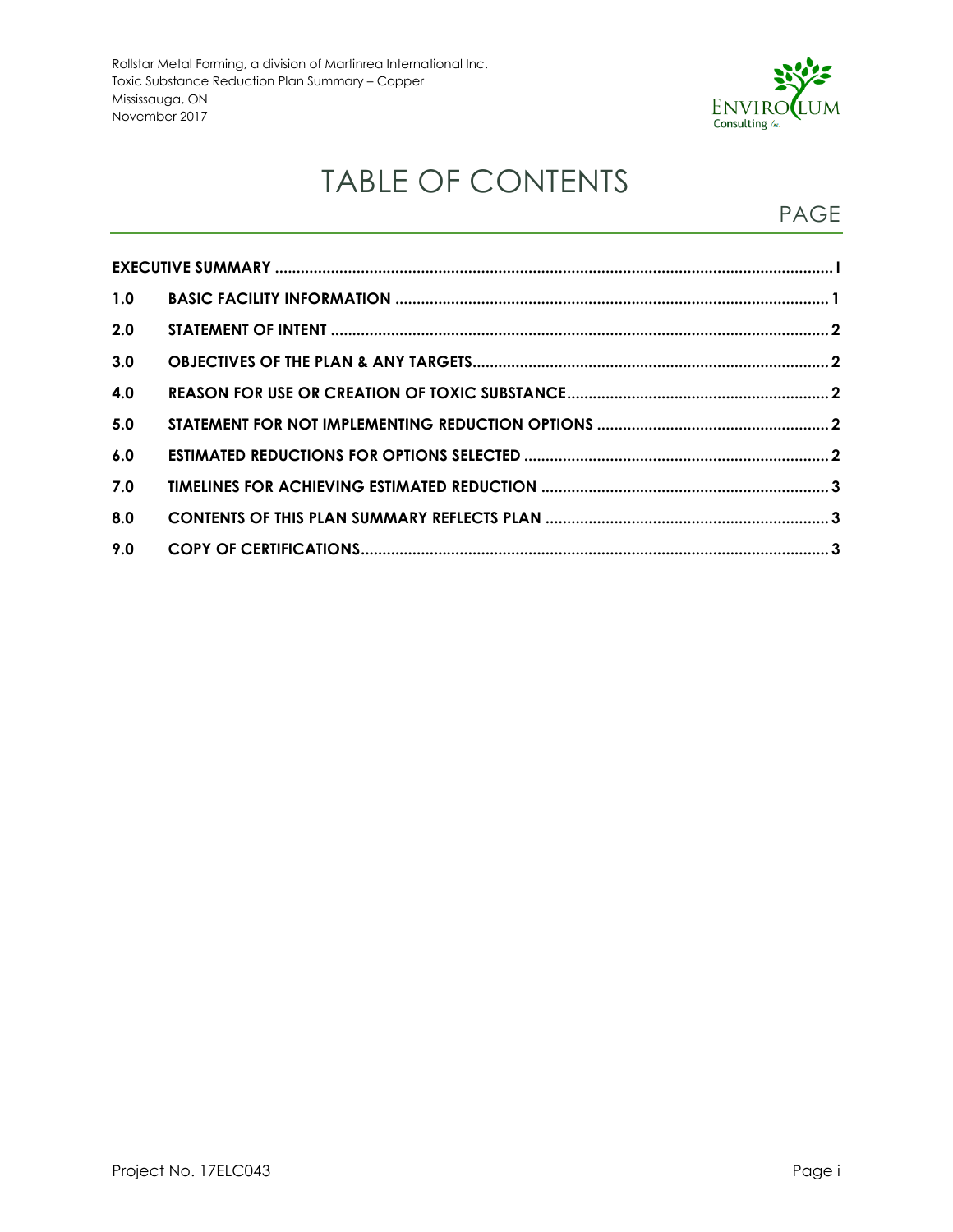

## <span id="page-3-0"></span>**1.0 Basic Facility Information**

| <b>SUBSTANCE INFORMATION</b>                      |                                                     |                       |        |  |  |
|---------------------------------------------------|-----------------------------------------------------|-----------------------|--------|--|--|
| <b>Substance Name</b>                             |                                                     | CAS#                  |        |  |  |
| Copper (and its compounds)                        |                                                     | $NA - 06$             |        |  |  |
|                                                   | Substances for which other plans have been prepared | CAS#                  |        |  |  |
| Chromium (and its compounds)                      |                                                     | $NA - 04$             |        |  |  |
| Lead (and its compounds)                          |                                                     | NA - 08               |        |  |  |
| Nickel (and its compounds)                        |                                                     | $NA - 11$             |        |  |  |
| Manganese (and its compounds)                     |                                                     | $NA - 09$             |        |  |  |
| Toluene                                           |                                                     | 108-88-3              |        |  |  |
| Zinc (and its compounds)                          |                                                     | $NA - 14$             |        |  |  |
| Ethyl alcohol                                     |                                                     | 64-17-5               |        |  |  |
| Methyl ethyl ketone                               |                                                     | 78-93-3               |        |  |  |
|                                                   |                                                     | <b>SITE DETAILS</b>   |        |  |  |
| Company                                           | <b>Rollstar Metal Forming</b>                       |                       |        |  |  |
| <b>Site Name</b><br><b>Rollstar Metal Forming</b> |                                                     |                       |        |  |  |
| <b>Address</b>                                    | 6655 Northwest Drive                                |                       |        |  |  |
|                                                   | Mississauga, Ontario L4V 1L1                        |                       |        |  |  |
|                                                   | Canada                                              |                       |        |  |  |
| <b>UTM - Easting</b><br>610392.53                 |                                                     |                       |        |  |  |
| <b>UTM - Northing</b>                             | 4839805.76                                          |                       |        |  |  |
| <b>NPRI ID</b>                                    | 5929                                                | NAICS Code (6 digits) | 336390 |  |  |
| ON MOE ID                                         | $\ddot{\phantom{a}}$                                | NAICS Code (4 digits) | 3363   |  |  |
| No. of Employees                                  | 313                                                 | NAICS Code (2 digits) | 33     |  |  |
| <b>CONTACT INFORMATION</b>                        |                                                     |                       |        |  |  |
| <b>Public Contact</b><br><b>Lily Brynaert</b>     |                                                     |                       |        |  |  |
| Position                                          | <b>HR Manager</b>                                   |                       |        |  |  |
| 6655 Northwest Drive<br><b>Address</b>            |                                                     |                       |        |  |  |
|                                                   | Mississauga, Ontario L4V 1L1                        |                       |        |  |  |
| Canada                                            |                                                     |                       |        |  |  |
| Phone                                             | 905-673-5060                                        |                       |        |  |  |
| 905-673-5464<br>Fax                               |                                                     |                       |        |  |  |
| Email                                             | lbrynaert@martinrea.com                             |                       |        |  |  |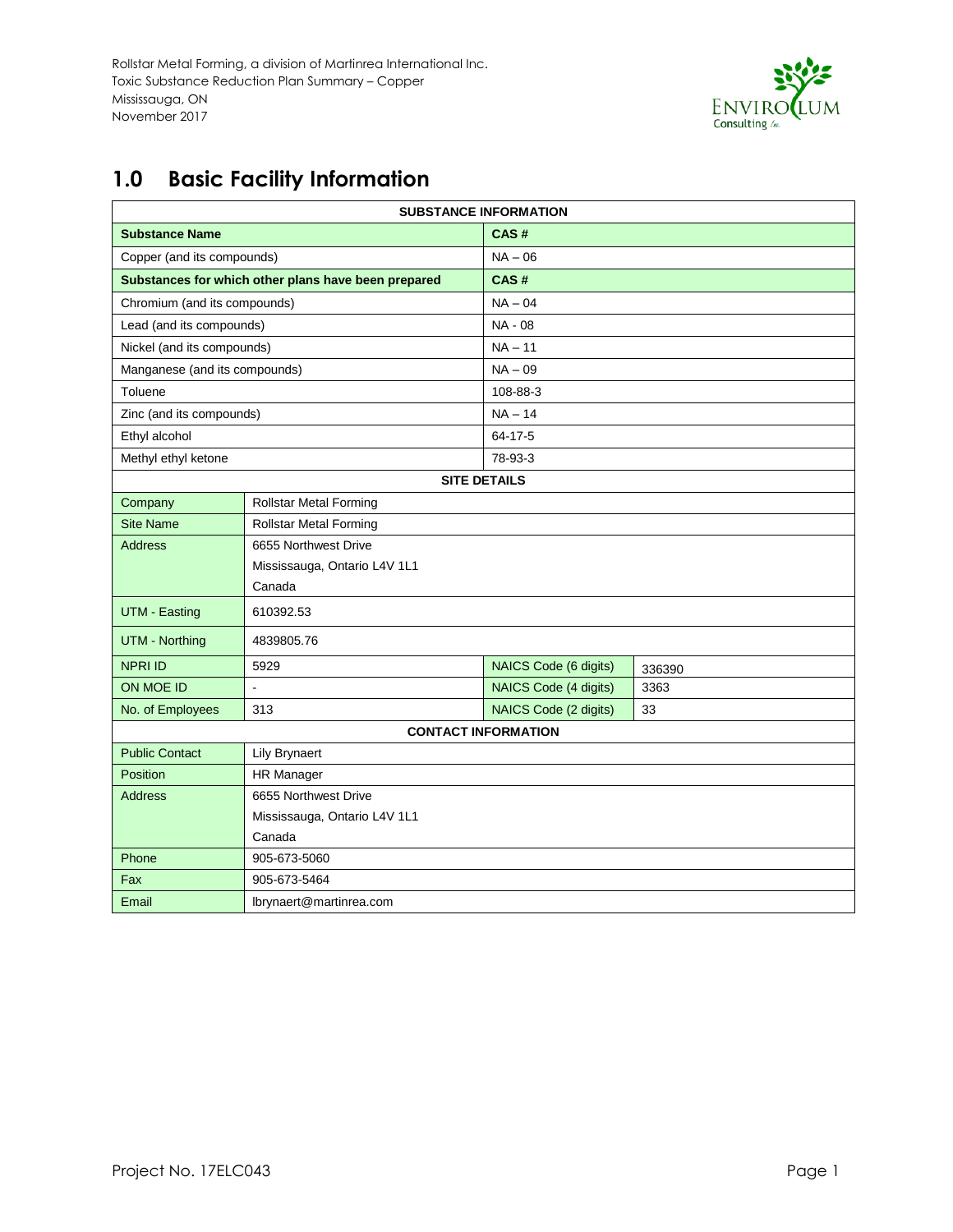

#### <span id="page-4-0"></span>**2.0 Statement of intent**

<span id="page-4-1"></span>Rollstar Metal Forming, a division of Martinrea International Inc. is committed to playing a leadership role in protecting the environment. The use of copper is an integral part of the products that we manufacture, and it is not technically or economically feasible to reduce. We will continue to use the substance in strict accordance with all applicable environmental regulations.

#### **3.0 Objectives of the plan & any targets**

<span id="page-4-2"></span>The objectives of this plan are to:

- identify potential toxic substance reduction options;
- assess the technical and economic feasibility of reduction options, if any are identified; and
- determine which options, if any, are feasible for implementation.

As part of the continual improvement practices at the facility, technical advances will be monitored for new opportunities to reduce the use of copper at the facility.

#### **4.0 Reason for Use or Creation of Toxic Substance**

The reported toxic substance, copper is identified as a trace element of aluminum and some stainless steel materials processed at the facility. Generally, copper content in stainless steel and aluminum alloy typically provides substantial increases in strength and hardening for machinability and formability. Copper can also reduce ductility and corrosion resistance.

Copper is not created at the facility.

#### <span id="page-4-3"></span>**5.0 Statement for Not Implementing Reduction Options**

<span id="page-4-4"></span>The facility currently does not plan to implement any reduction options since no new opportunities for reduction were identified. Technical and economic feasibility analysis are not included in the plan since no reduction options were identified.

The facility will continue to make improvements to processes and programs where feasible.

#### **6.0 Estimated Reductions for Options Selected**

Not applicable since no feasible options were identified for implementation.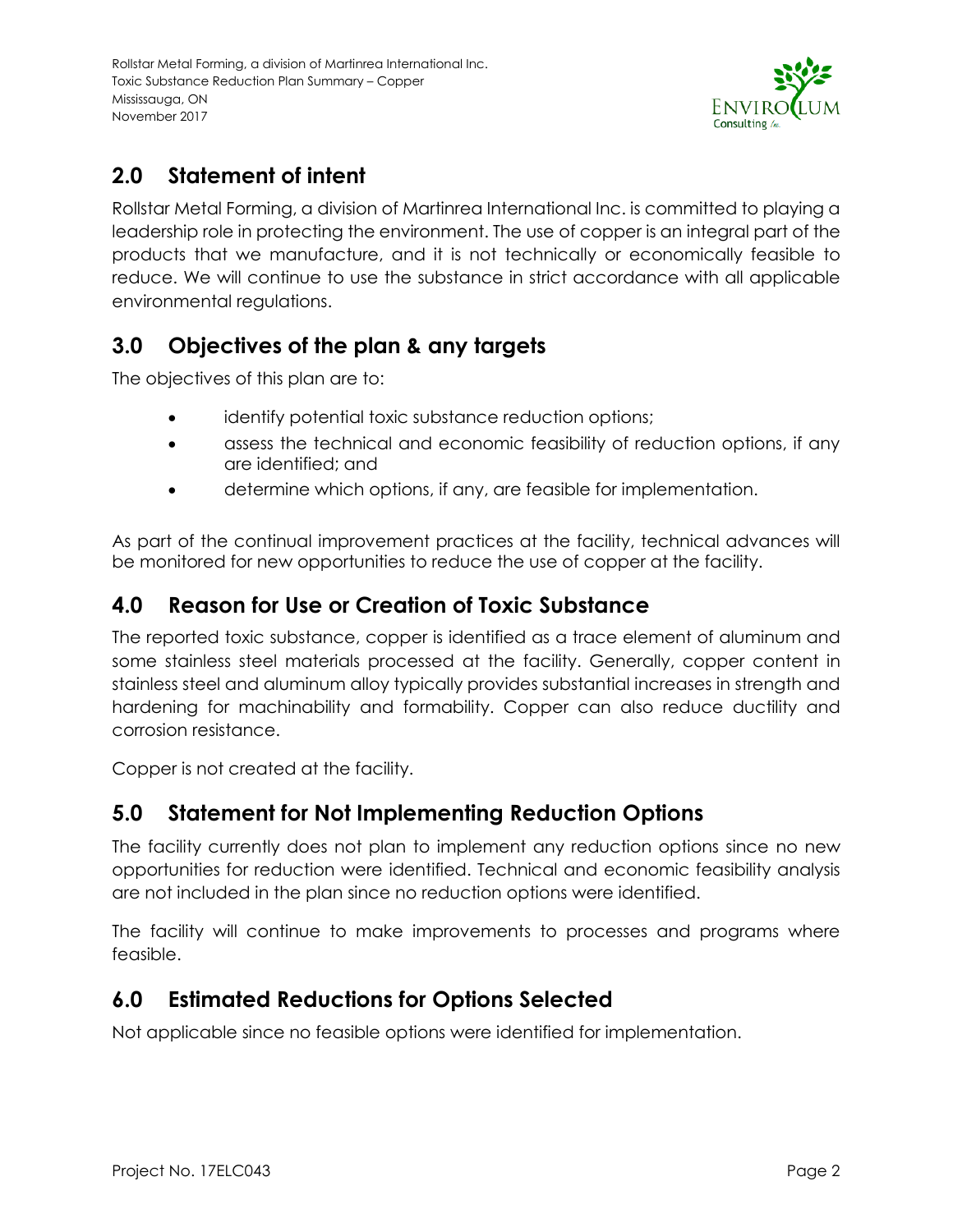

### <span id="page-5-0"></span>**7.0 Timelines for Achieving Estimated Reduction**

Not applicable since no feasible options were identified for implementation.

#### <span id="page-5-1"></span>**8.0 Contents of this Plan Summary Reflects Plan**

The plan summary accurately reflects the Toxic Substance Reduction Plan dated November 20, 2017, prepared for the substance identified in Section 1 of this plan summary.

#### <span id="page-5-2"></span>**9.0 Copy of Certifications**

A copy of the certifications signed by the highest ranking employee and licensed planner are attached to the end of this summary.